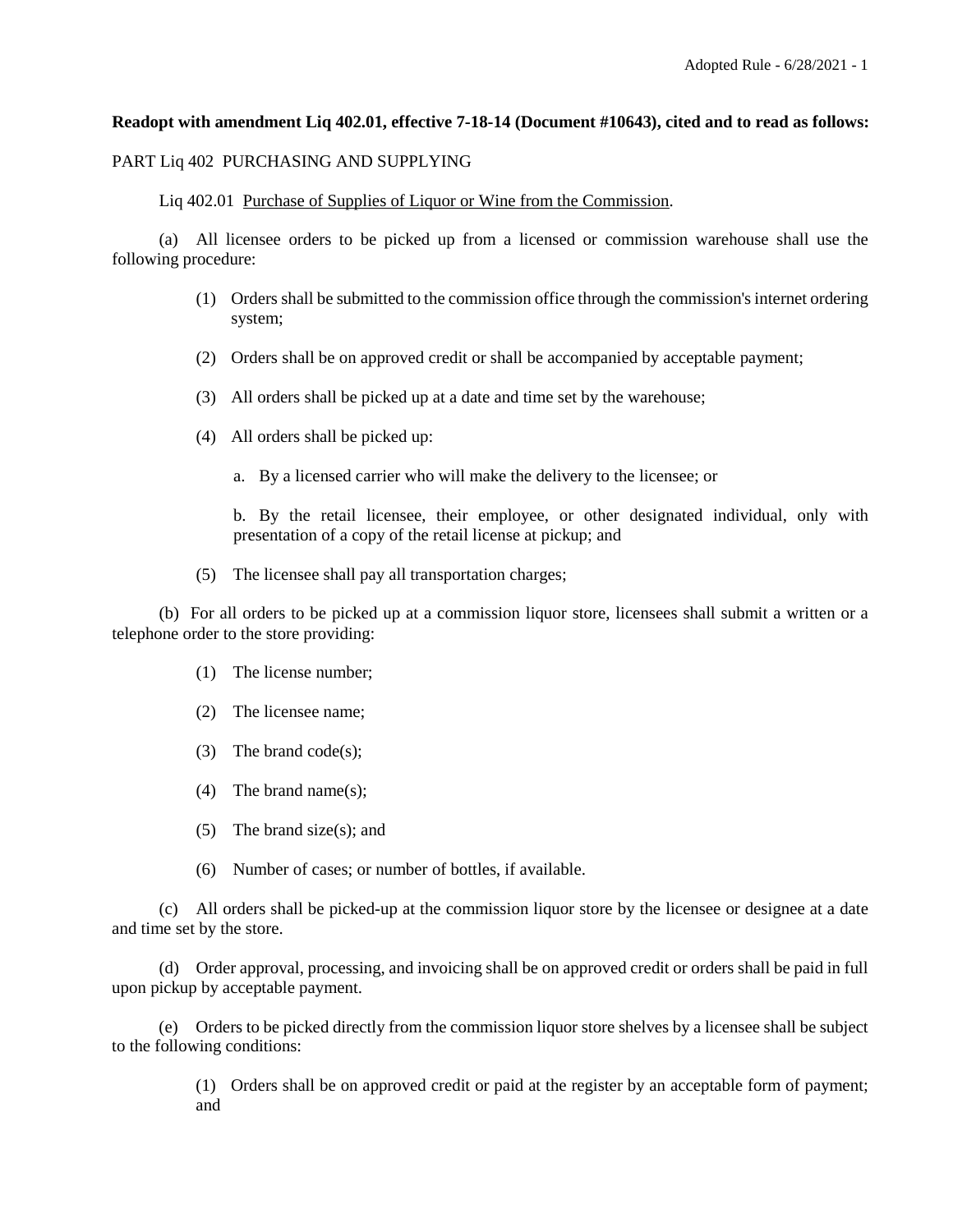(2) Licensees picking directly from the store shelf shall pay "retail price", which for the purposes of this rule means:

a. For off-premises licensees, the price listed in the quarterly price list for off-premises licensees; or

b. For on-premises licensees the prevailing shelf price at the time of the sale.

(f) Any customer may elect to use a special order to obtain supplies not listed with the commission using the following procedure:

> (1) A quote may be obtained by completing and submitting a "Customer Order Inquiry" form (revised 2/2021) with the required information to a commission liquor store or the commission office;

> (2) The commission shall obtain a quote from a licensed vendor and return the quote to the customer;

> (3) The customer may place an order for the product referenced in the quote before the expiration date of the quote;

(4) The order shall be submitted to a store or the commission office; and

(5) All orders shall be picked up and paid for at the store designated.

(g) Nothing in these rules shall be construed as to prohibit on-premises and off-premises licensees or customers from purchasing, at their own risk, through permitted direct shippers.

(h) Errors in ordering, shipping, billing, or receiving shall be reported, processed and the supplies returned within 30 days of their receipt.

(i) Errors in an order from the warehouse shall be resolved pursuant to Liq 906.02 by contacting the commission office.

(j) Errors in an order from a commission liquor store shall be resolved pursuant to Liq 906.02 at the store where the sale was made.

(k) Incomplete orders and orders submitted without payment or not in compliance with Liq 900 shall not be processed and shall be returned stating the reasons therefore.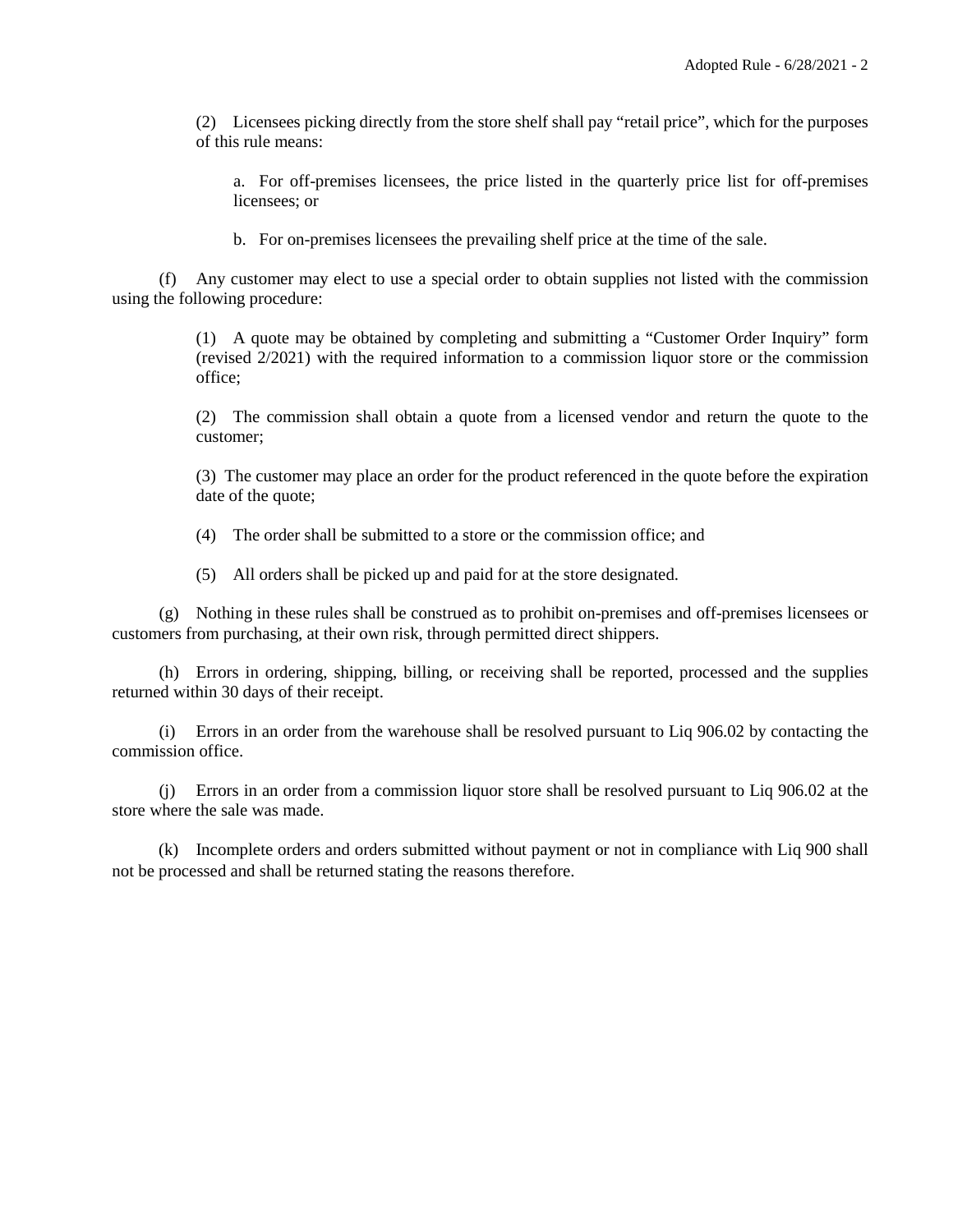## **Adopt Liq 901, previously effective 11-28-96 (Document #6391), and expired 11-28-04, cited and to read as follows:**

# CHAPTER Liq 900 LICENSEE DISCOUNT, CREDIT AND BILLING PROCEDURES

## PART Liq 901 SYSTEM ESTABLISHED

Liq 901.01 Purpose. The purpose of this chapter is to set forth the processes by which the commission may authorize licensees to make purchases from the commission on credit, including the terms and conditions that apply to such purchases, and to establish discounts for liquor and wine purchases made by on and offpremises licensees.

# **Readopt with amendment Liq 902 through Liq 906, effective 6-14-17 (Document #12210, to read as follows:**

## PART Liq 902 APPLICATION PROCEDURE

Liq 902.01 Credit Privilege.

(a) A licensee's approval from the commission to make credit-based purchases shall be deemed a privilege.

(b) No substantive or procedural guarantees shall attach to this privilege beyond those set forth in these rules.

## Liq 902.02 Application Form.

(a) Any licensee that has not established a credit basis with the commission, and seeks to make creditbased purchases from the commission shall complete and submit on a "Licensee Credit Application" form (revised 2/2021), [https://www.nh.gov/liquor/crdtapp200.doc,](https://www.nh.gov/liquor/crdtapp200.doc) the required information.

(b) All requests for credit shall be subject to a credit check.

(c) In the event a licensee submits an incomplete form, such form shall not be processed, and the commission shall notify the licensee that its application is incomplete.

(d) Licensees with multiple business locations shall submit a distribution list that sets forth the amount of credit requested for each of the licensees' business locations.

(e) Licensees shall provide the commission with a revised distribution list in the event that additional locations are added.

Liq 902.03 Credit Approval.

(a) The commission shall allow a licensee to access credit if it determines that the licensee has an acceptable credit history in an amount equal to or exceeding the requested limit.

(b) The commission shall deem a credit history acceptable if it establishes that the licensee will repay credited purchase in a timely fashion, as evidenced by one or more of the following factors:

(1) A demonstrated history of making timely payments to the commission;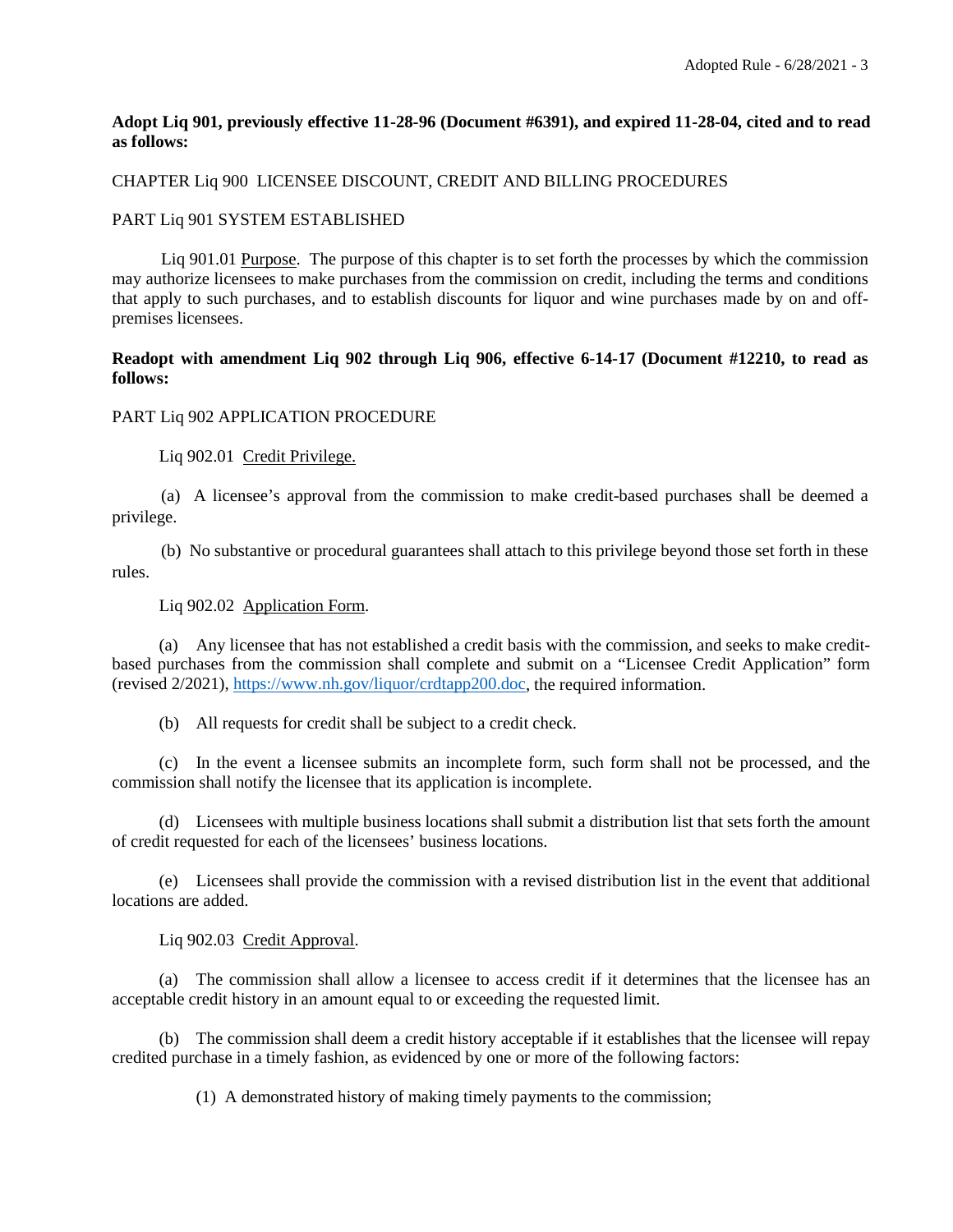(2) Credit and trade references establishing that the licensee is credit worthy; or

(3) Any other information establishing that the licensee will timely repay credited purchases.

(c) A new licensee without a credit history requesting credit who is unable to meet the standards set forth in Liq 902.02(a), shall be granted credit up to \$2,500 for a probationary period not to exceed 6 months from the time of the first purchase if such amount and time period is calculated to increase commission revenue.

(d) A licensee who is granted credit and maintains an acceptable credit history with the commission may, at any time, request additional credit.

(e) The commission shall notify each licensee applying for credit of the disposition of the application within 30 business days of the commission's receipt of a complete application.

Liq 902.04 Completing Forms. Whenever a person is required to complete a form, as described in RSA 178 and this chapter, the following provisions shall apply:

(a) Forms shall be filled out completely and truthfully;

- (b) Forms shall be completed in a legible manner;
- (c) Forms shall be completed in non-fading, non-erasable graphic such as ink or typewritten; and

(d) Nothing in this section shall be construed to prohibit completion or filing of forms by electronic means, including internet based forms, scanned documents, or facsimile, provided that the division has the capability to accept such submissions and they are not otherwise specifically prohibited by law or rule.

#### PART Liq 903 BILLING AND PRICING OF ORDERS

Liq 903.01 Pricing. The prevailing price on the date that goods are packed for shipment from a warehouse or at time of purchase at a commission liquor store shall be the price of the merchandise.

Liq 903.02 Ownership. Ownership of merchandise shall shift to the licensee at the time the merchandise is signed for by the transportation agent at the shipping point, or at the time the merchandise is purchased at a commission liquor store by the licensee or the licensee's designated agent.

Liq 903.03 Payment Deadlines for Credit Purchases. Licensees shall pay for merchandise purchased through credit within 18 calendar days, computed as follows:

(a) For merchandise delivered from a warehouse, the 18-day timeline shall begin on the day the transportation agent signs for the merchandise;

(b) For merchandise ordered from a commission liquor store, the 18-day timeline shall begin on the day the licensee or agent of the licensee takes the merchandise from the store; and

(c) A payment shall be late if it is not received by the commission on or before 18 calendar days of the licensee taking ownership.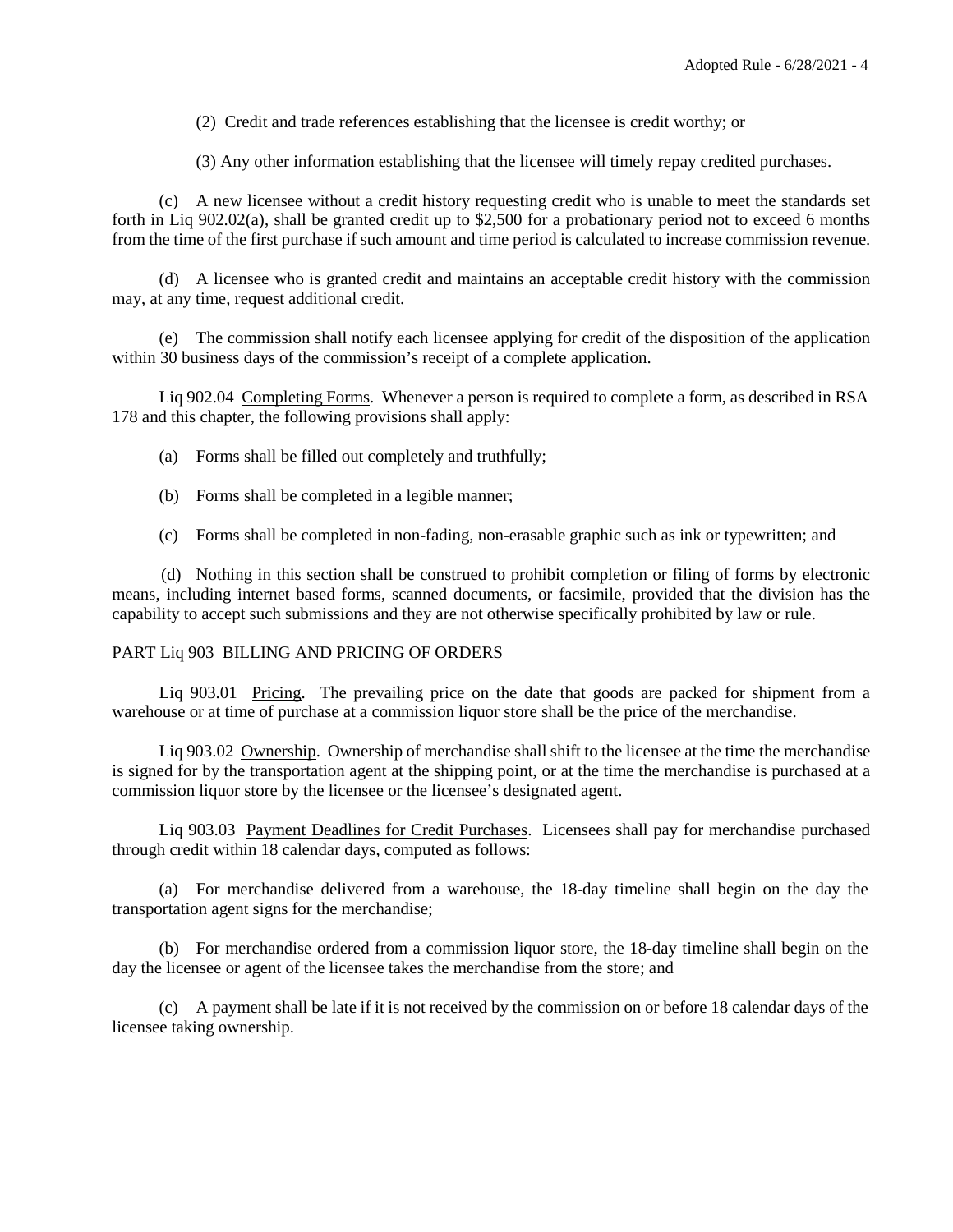# PART Liq 904 LATE/NON PAYMENT

#### Liq 904.01 Operating Conditions Governing Licensees.

(a) For purposes of this section a depletion allowance (depletion) shall be the amount the retail shelf price of a liquor and wine vendor or representative, or liquor or wine manufacturer licensee's product at the commission liquor stores is reduced, and a special purchase allowance (SPA) shall be an agreement by such licensees to reduce the price the commission pays for product in a purchase order.

(b) A licensee may offer an SPA to reduce the cost of product on a purchase order for a specific cost amount and a certain number of product and the commission shall accept the offer unless, based on inventory, the product and the terms of the offer, it will not optimize profitability.

(c) Upon written request by a licensee, the commission shall accept the offer of a depletion from the shelf price of the licensee's product for a specific amount and period of time unless, based on inventory, the product and the terms of the offer, it will not optimize profitability.

(d) The licensee shall pay the agreed upon depletion to the commission in accordance with a schedule agreed upon by the commission and the licensee.

(e) The commission shall track the amount of product sold and the depletion owed by the licensee.

(f) The commission shall request a depletion from a licensee regarding a specific product or products if the request is designed to increase commission revenue. The licensee shall respond within 7 business days.

(g) Any licensee or licensee's agent that fails to pay the depletion in violation of the agreed schedule shall be assessed a fee equal to 18% per annum of the amount overdue if the assessment increases commission revenue.

(h) When any invoice for merchandise is not paid in full under the terms of Liq 903.03 or there is a return of any payment submitted by a licensee by a bank or other collection agent, the commission shall suspend all credit sales of liquor and wine to the licensee until the account is paid unless, based on the licensee's history of payments to the commission and the circumstances of the specific instance of nonpayment, such a suspension will reduce commission revenue.

(i) When a licensee is late with payment more than once in the prior 12 consecutive months, the commission shall suspend credit privileges for up to 6 months unless, based on the licensee's history of payments to the commission and the circumstances of the specific instance of nonpayment, such a suspension will reduce commission revenue. A licensee seeking to re-establish credit may reapply after the period of suspension subject to the rules and conditions of this chapter.

(j) When a licensee has 2 or more checks returned within the prior 12 consecutive months due to insufficient funds, the commission shall require cash, certified check, debit card, or credit card payments for a period of up to 12 consecutive months after receiving payment unless, based on the licensee's history of payments to the commission and the circumstances of the specific instance of nonpayment, such a suspension will reduce commission revenue.

(k) The commission shall apply a fee to checks or money orders returned for insufficient funds, pursuant to RSA 6:11-a, unless the licensee provides the commission with a written statement from the issuing institution establishing that the negotiable instrument was returned due to an error on the part of the drawee.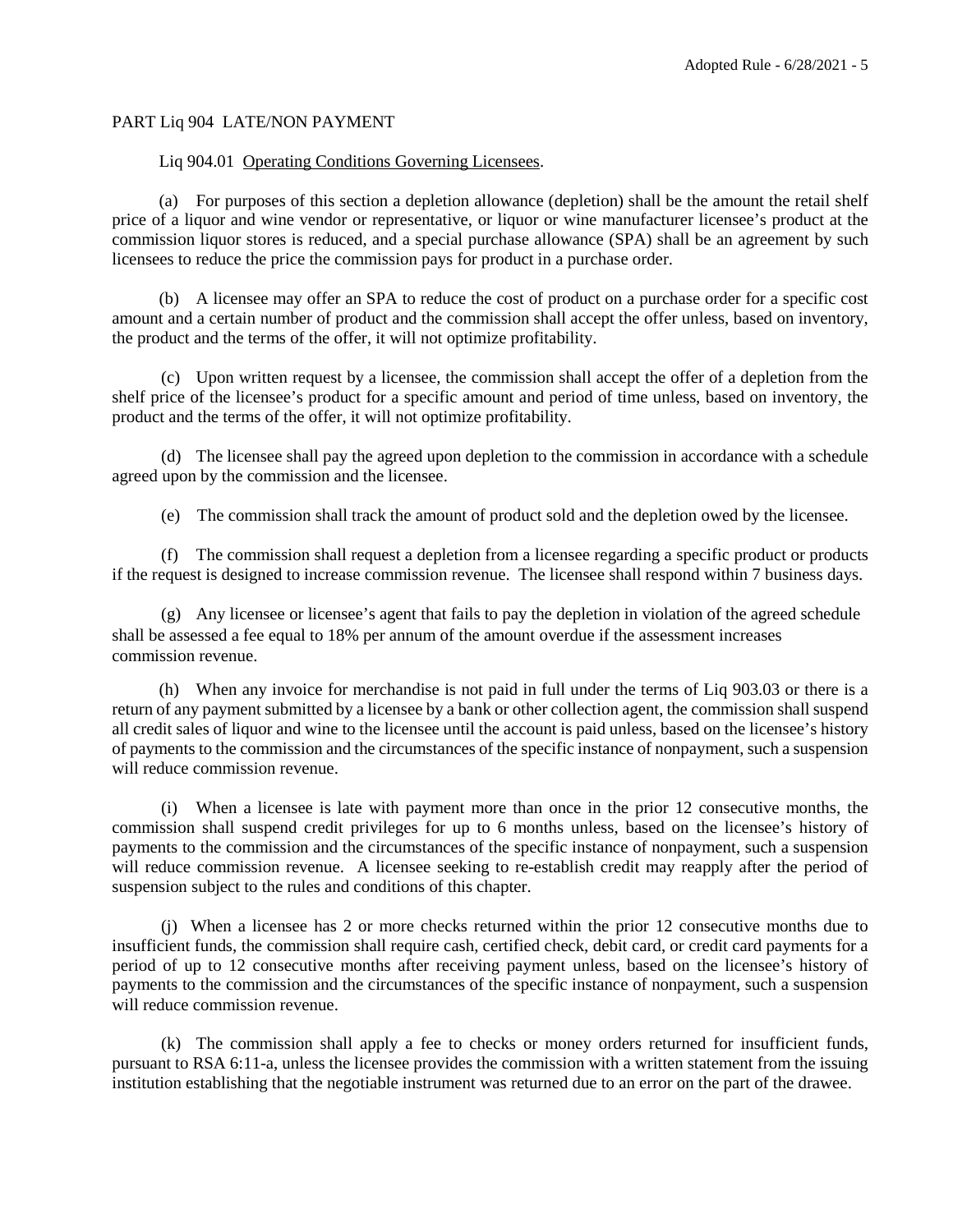(l) The commission shall refer all accounts that are 60 or more days in arrears to the commission's legal unit or the department of justice for collection, unless a payment plan under Liq 904.02 is in effect with the commission.

(m) The licensee shall, in any event, be responsible for the payment of all protest and bank fees, if any, in addition to the face value of the check.

(n) The commission shall cancel telecommunication and internet orders awaiting payment if payment is not received within 14 days of order placement.

Liq 904.02 Payment Plan.

(a) If a licensee fails to meet the payment requirements of this chapter, the commission may enter into a payment plan with the licensee as follows:

> (1) The commission shall notify in writing any licensee whose account is 30 days in arrears of its delinquency and the commission shall make contact with the licensee;

(2) Continued failure to pay shall result in a payment plan with the commission;

(3) The payment plan shall consist of at least 2 and no more than 12 equal consecutive weekly payments, and shall result in the full satisfaction of the licensee's outstanding balance with the commission; and

(4) One total payment on a specified date not more than 60 days after the payment deadline established in Liq 903.03 shall be allowed under special circumstances impacting the licensee's immediate ability to pay, such as:

- a. The sale of a business;
- b. Removal of a pending lien; or
- c. A natural or biological disaster impacting the business, such as a flood, fire or epidemic.

# PART Liq 905 BANKRUPTCY

Liq 905.01 Licensee Bankruptcy. Any applicant for credit, who has in the past 7 years declared bankruptcy, either personally or as a principal of a corporation or other business entity, shall be bound by the following provisions:

(a) If the licensee is other than a natural person, that entity shall post a bond or irrevocable letter of credit from a state or federally recognized financial institution in the amount of the credit requested;

(b) Any licensee who declares bankruptcy shall forfeit all credit privileges and shall pay for product with cash, certified check, or debit card while in bankruptcy; and

(c) Upon emerging from bankruptcy, said licensee may reapply for credit privileges subject to the provisions of this chapter.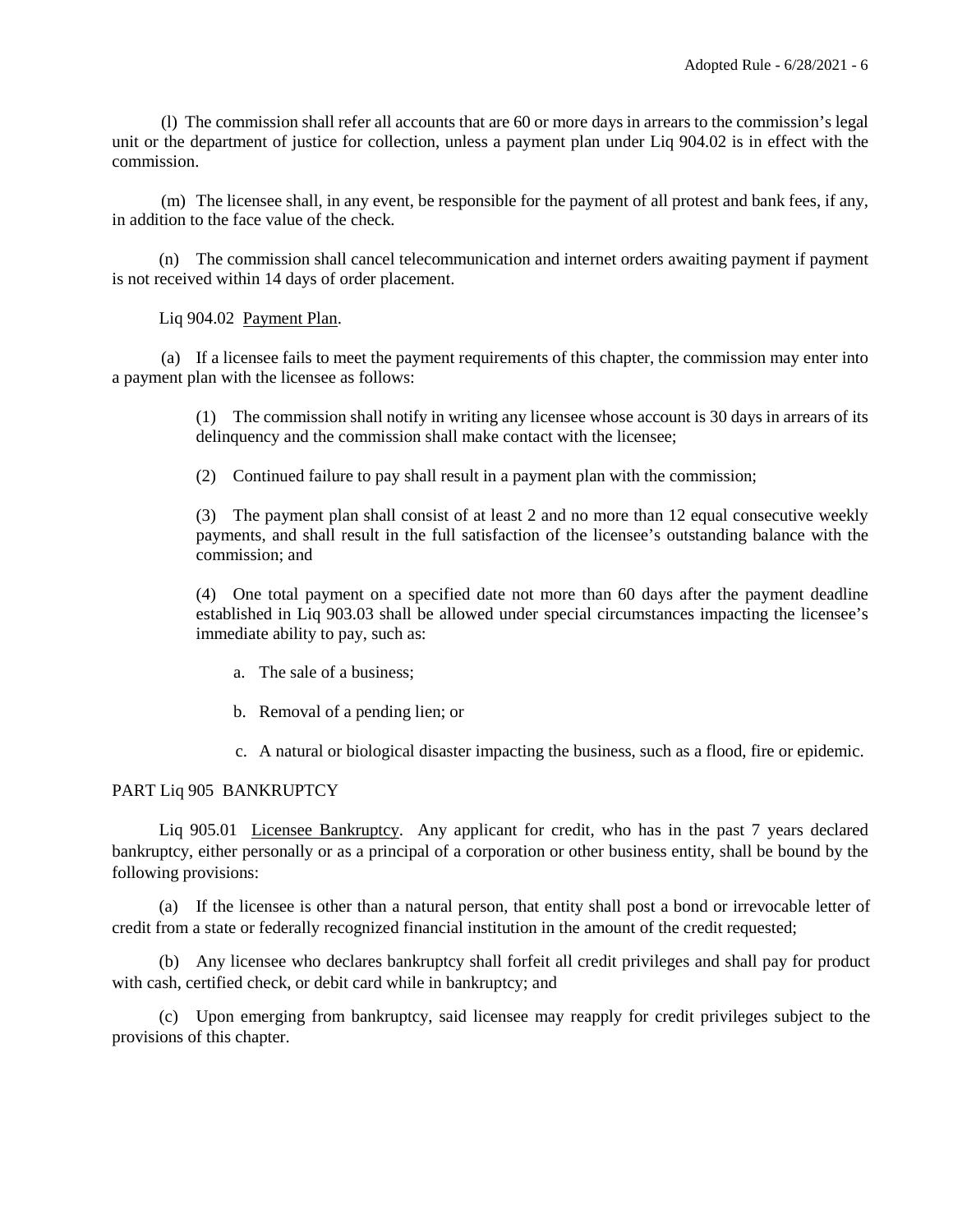# PART Liq 906 ERRORS, RETURNS, DISCONTINUED BUSINESS

Liq 906.01 Payment.

(a) Licensees shall pay their account in full within the 18-day timeline.

(b) In the event there is an alleged error, it shall be resolved pursuant to Liq 402.01 (h) and Liq 906.02.

Liq 906.02 Returning Merchandise. Any licensee wishing to return merchandise shall notify the commission's marketing bureau's customer service representative.

(a) Returns of less than \$100 may be made to the licensee's commission liquor store within 30 days of purchase and shall be accompanied by the original receipt;

(b) The commission shall accept or reject any return requests as follows:

(1) In determining whether to accept a return, the commission shall consider criteria affecting whether the commission can resell the merchandise, such as the conditions under which the merchandise was stored, the age of the merchandise, and the merchandise's overall condition;

(2) If the commission accepts the return into its inventory, it shall issue a written acceptance and return merchandise to the commission's stock account; and

(3) If a commission liquor store accepts a return, the store shall bring the product into its inventory.

(c) The licensee shall bear all shipping costs unless the merchandise was received in defective condition, the merchandise was shipped by commission error, or the licensee demonstrates that it is experiencing financial hardship.

(d) Once the commission has accepted merchandise back into its inventory, the commission shall issue a credit memo to the licensee's account.

Liq 906.03 Discontinued Business. If a licensed business discontinues operation while merchandise is in transit, the transportation agent shall return the merchandise to the warehouse of origin.

# PART Liq 907 DISCOUNT ON SALES TO LICENSEES

Liq 907.01 On-premises Licensees Discounts.

- (a) The commission shall allow discounts for sale of liquor and wine to on-premises licensees.
- (b) The discount shall be a percentage from the regular retail price F.O.B. the warehouse as follows:
	- (1) The discount shall be on case lot orders or bottles; and
	- (2) The discount shall be no less than 10%.

Liq 907.02 Hours and Procedures. On-premise licensees approved for credit purchases under Liq 902.02 may purchase wine and liquor from the warehouse or the commission liquor stores as provided in Liq 402.01.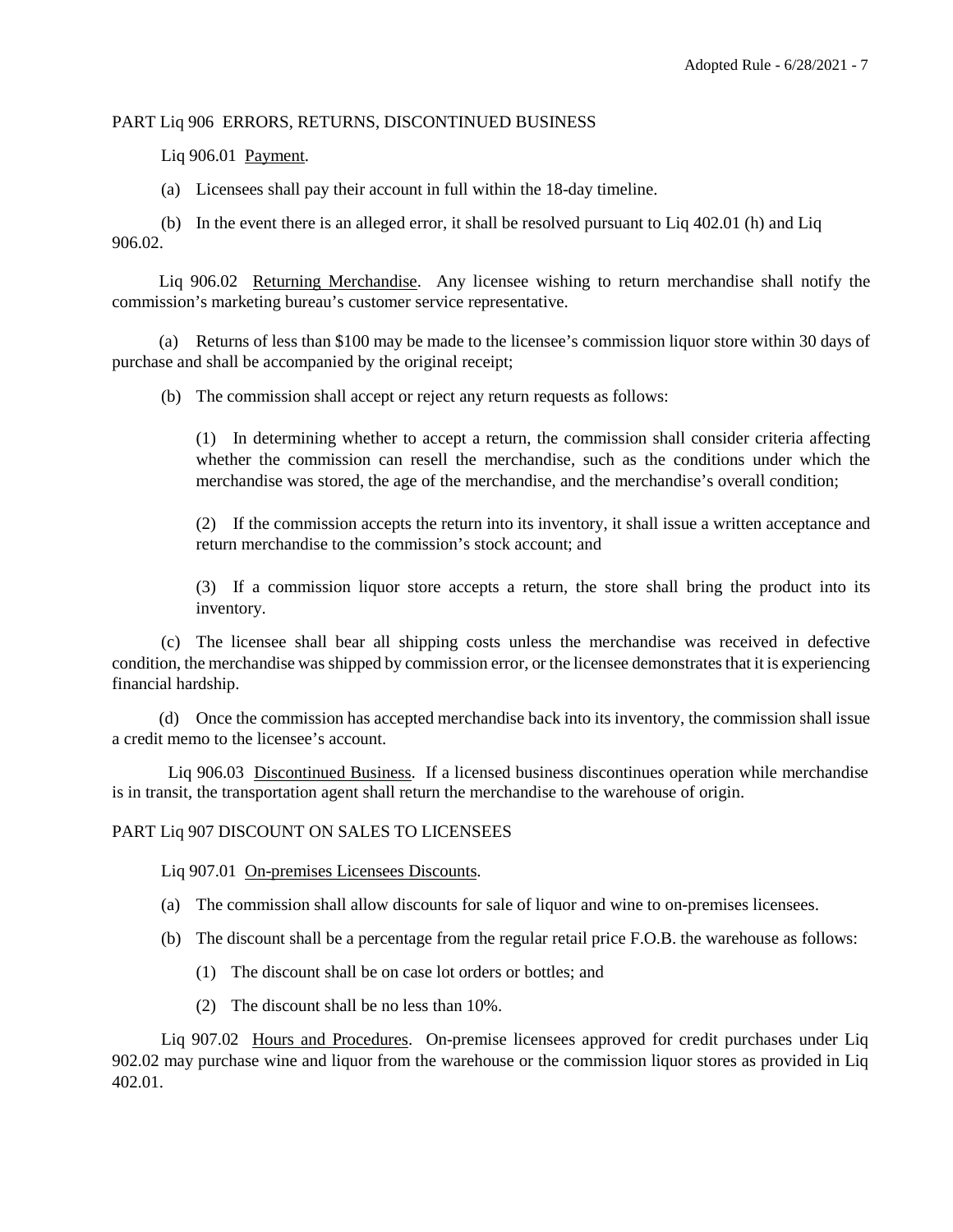Liq 907.03 Credit Cards.

(a) Licensees may purchase by credit card liquor or wine for resale at the warehouse or the commission liquor stores.

(b) The process for credit card purchases shall be as specified in Liq 402.01.

Liq 907.04 Off-premises Licensees Schedule.

(a) Off-premise licensees may purchase fortified wines and table wines by the bottle at the commission liquor stores or the warehouse.

(b) The process for such purchases at the commission liquor store or the warehouse shall be as provided in Liq 402.01.

Liq 907.05 Off-premises Licensees Discounts with Annual Wine Purchases under \$350,000.

(a) The commission shall allow discounts for sale of fortified and table wines to off-premises licensees with annual sales under \$350,000.

(b) The \$350,000 wine purchase sales shall be calculated by totaling annual sales for all off-premises licenses held by a licensee under RSA 178:18.

(c) The discount shall be a percentage from the regular retail price at the warehouse or commission liquor stores as follows:

> (1) The percentage shall be no less than 15% less than the regular retail price at the commission liquor stores; and

> (2) The percentage shall be no less than 20% less than the regular price F.O.B. at the warehouse;

(d) The process for such purchases at the commission liquor store or the warehouse shall be as provided in Liq 402.01.

Liq 907.06 Off-premises Licensees Discounts with Combined Annual Wine Purchases over \$350,000.

(a) The commission shall allow discounts for sale of fortified and table wines to off-premises licensees with combined annual sales over \$350,000.

(b) The \$350,000 annual wine purchase sales shall be calculated by totaling annual sales for all offpremises licenses held by a licensee under RSA 178:18.

(c) The discount shall be no less than 10% less than the regular price F.O.B at the warehouse.

Liq 907.07 Discount Adjustments for Off-premises Licensees.

(a) The commission shall adjust discounts for off-premises licensees in order to optimize the profitability of the commission and maintain proper controls, provided that the commission shall not reduce discounts below the minimum percentages stated in this rule.